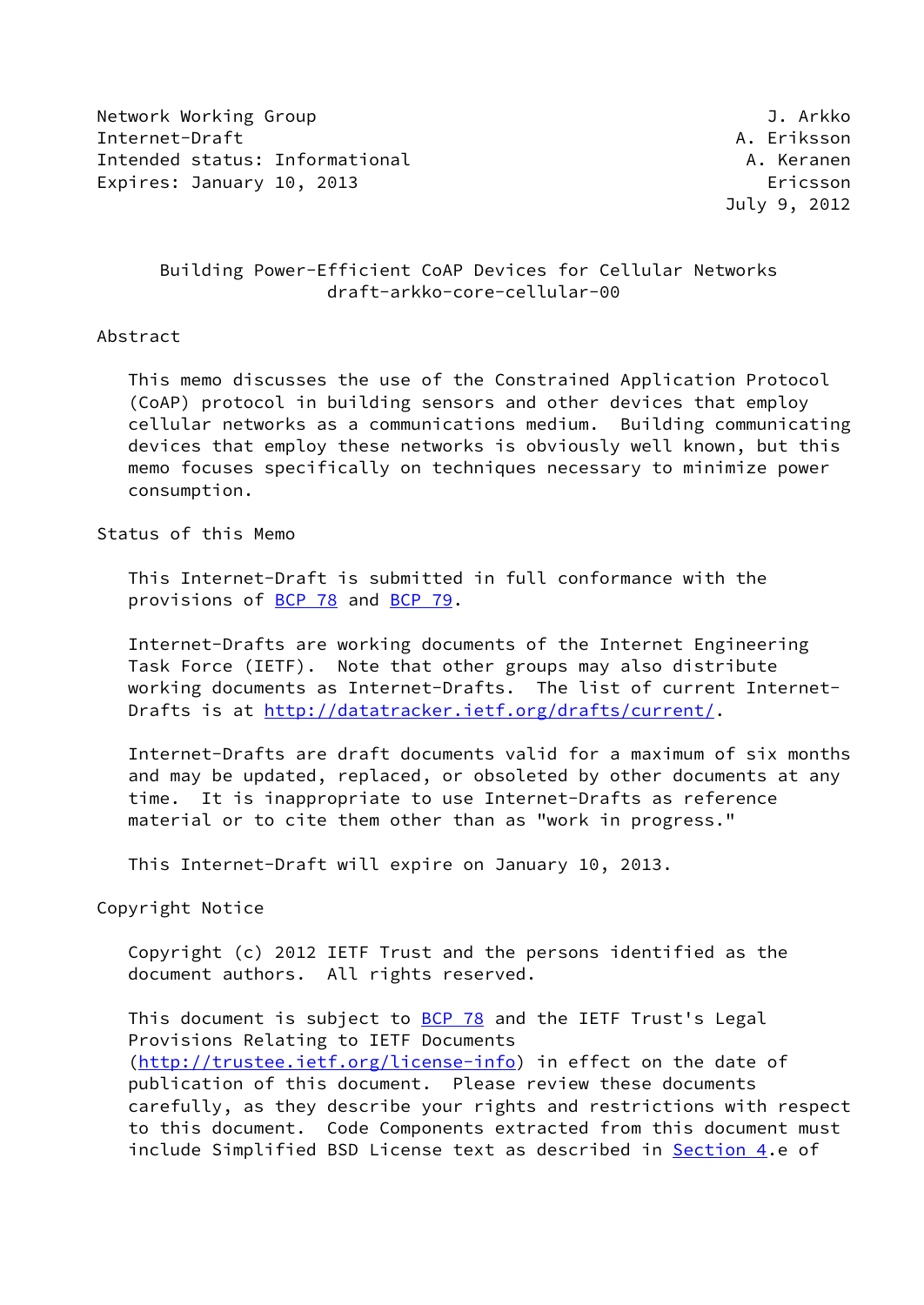Arkko, et al. **Expires January 10, 2013** [Page 1]

| Internet-Draft | Cellular CoAP devices | July 2012 |
|----------------|-----------------------|-----------|
|----------------|-----------------------|-----------|

 the Trust Legal Provisions and are provided without warranty as described in the Simplified BSD License.

# Table of Contents

| 2. |                                 |  |  |  |  |  |  |  |                                                                                                                                                                                             |
|----|---------------------------------|--|--|--|--|--|--|--|---------------------------------------------------------------------------------------------------------------------------------------------------------------------------------------------|
| 3. |                                 |  |  |  |  |  |  |  |                                                                                                                                                                                             |
| 4. |                                 |  |  |  |  |  |  |  |                                                                                                                                                                                             |
| 5. |                                 |  |  |  |  |  |  |  |                                                                                                                                                                                             |
| 6. |                                 |  |  |  |  |  |  |  |                                                                                                                                                                                             |
|    |                                 |  |  |  |  |  |  |  |                                                                                                                                                                                             |
|    |                                 |  |  |  |  |  |  |  |                                                                                                                                                                                             |
|    |                                 |  |  |  |  |  |  |  |                                                                                                                                                                                             |
|    |                                 |  |  |  |  |  |  |  |                                                                                                                                                                                             |
|    |                                 |  |  |  |  |  |  |  |                                                                                                                                                                                             |
|    |                                 |  |  |  |  |  |  |  |                                                                                                                                                                                             |
|    |                                 |  |  |  |  |  |  |  |                                                                                                                                                                                             |
|    | 11.2. Informative References 15 |  |  |  |  |  |  |  |                                                                                                                                                                                             |
|    |                                 |  |  |  |  |  |  |  |                                                                                                                                                                                             |
|    | Appendix A. Acknowledgments 16  |  |  |  |  |  |  |  |                                                                                                                                                                                             |
|    |                                 |  |  |  |  |  |  |  | Goals for Low-Power Operation $\frac{4}{5}$<br>7. Real-Time Reachable Devices 11<br>8.1. Implementation Considerations 13<br>9. Security Considerations 14<br>11.1. Normative References 15 |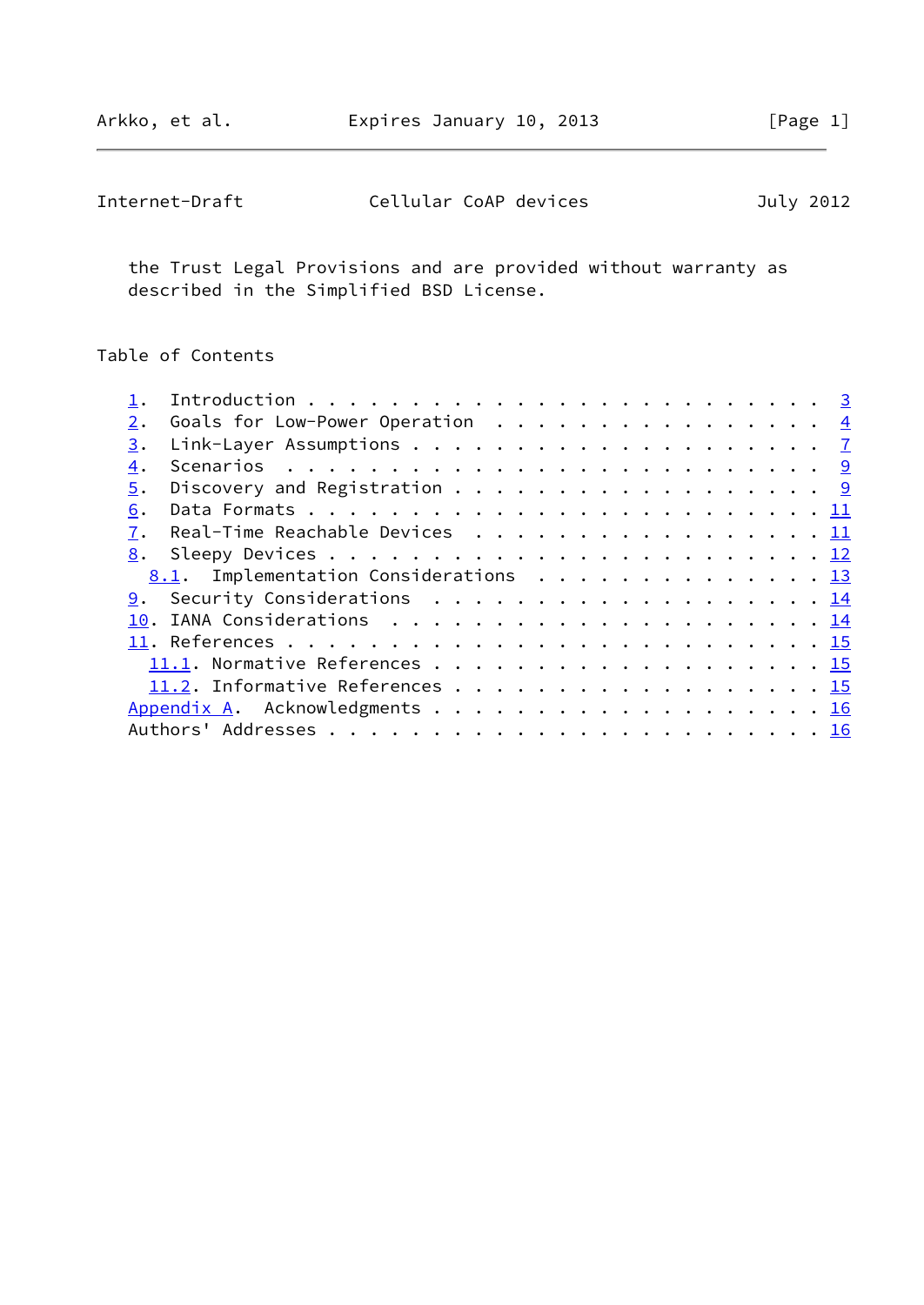Arkko, et al. **Expires January 10, 2013** [Page 2]

<span id="page-2-1"></span>Internet-Draft Cellular CoAP devices and July 2012

## <span id="page-2-0"></span>[1](#page-2-0). Introduction

 This memo discusses the use of the Constrained Application Protocol (CoAP) protocol [\[I-D.ietf-core-coap\]](#page-16-1) in building sensors and other devices that employ cellular networks as a communications medium. Building communicating devices that employ these networks is obviously well known, but this memo focuses specifically on techniques necessary to minimize power consumption. CoAP has many advantages, including being simple to implement; a thousand lines for the entire software above IP layer is plenty for a CoAP-based sensor, for instance. However, while many of these advantages are obvious and easily obtained, optimizing power consumption remains challenging and requires careful design [\[I-D.arkko-core-sleepy-sensors](#page-16-2)].

 The memo targets primarily 3GPP cellular networks in their 2G, 3G, and LTE variants and their future enhancements, including possible power efficiency improvements at the radio and link layers. The exact standards or details of the link layer or radios are not relevant for our purposes, however. To be more precise, the material in this memo is suitable for any large-scale, public network that employs point-to-point communications model and radio technology.

 Our focus is devices that need to be optimized for power usage, and on devices that employ CoAP. As a general technology, CoAP is similar to HTTP. It can be used in various ways and network entities may take on different roles. This freedom allows the technology to be used in efficient and less efficient ways. Some guidance is needed to understand what communication models over CoAP are recommended when low power usage is a critical goal.

 The recommendations in this memo should be taken as complementary to device hardware optimization, microelectronics improvements, and further evolution of the underlying link and radio layers. Further gains in power efficiency can certainly be gained on several fronts; the approach that we take in this memo is to do what can be done at the IP, transport, and application layers to provide the best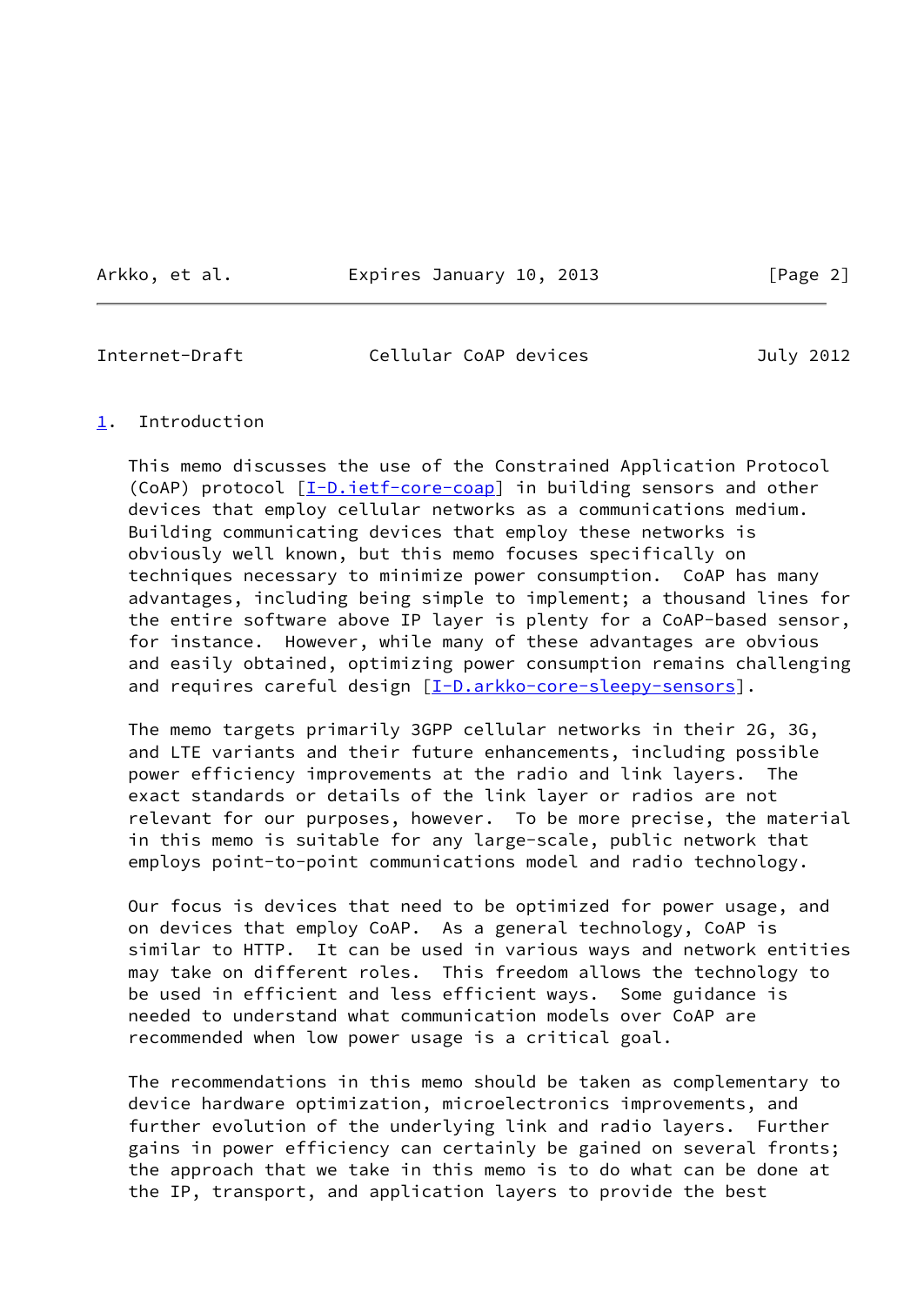possible power efficiency. Application implementors generally have to use the current generation microelectronics, currently available radio networks and standards, and so on. This focus in our memo should by no means be taken as an indication that further evolution in these other areas is unnecessary. Such evolution is useful, is ongoing, and is generally complementary to the techniques presented in this memo. The evolution of underlying technologies may change what techniques described here are useful for a particular application, however.

 The rest of this memo is structured as follows. [Section 2](#page-3-0) discusses the need and goals for low-power devices. [Section 3](#page-6-0) outlines our

| Arkko, et al. | Expires January 10, 2013 | [Page 3] |
|---------------|--------------------------|----------|
|               |                          |          |

<span id="page-3-1"></span>Internet-Draft Cellular CoAP devices July 2012

expectations for the low layer communications model. [Section 4](#page-9-0) describes the two scenarios that we address, and [Section 5](#page-9-2), [Section 6](#page-11-0), [Section 7](#page-12-0) and [Section 8](#page-13-0) give guidelines for use of CoAP in these scenarios.

#### <span id="page-3-0"></span>[2](#page-3-0). Goals for Low-Power Operation

 There are many situations where power usage optimization is unnecessary. Optimization may not be necessary on devices that can run on power feed over wired communications media, such as in Power over-Ethernet (PoE) solutions. These devices may require a rudimentary level of power optimization techniques just to avoid keep overall energy costs and aggregate power feed sizes at a reasonable level, but more extreme techniques necessary for battery powered devices are not required. The situation is similar with devices that can be easily be connected to mains power. Other types of devices may get an occasional charge of power from energy harvesting techniques. For instance, some environmental sensors can run on solar cells. Typically, these devices still have to regulate their power usage in a strict manner, for instance to be able to use as small and inexpensive solar cells as possible.

 In battery operated devices the power usage is even more important. For instance, one of the authors employs over a hundred different sensor devices in his home network. A majority of these devices are wired and run on PoE, but in most environments this would be impractical because the necessary wires do not exist. The future is in wireless solutions that can cover buildings and other environments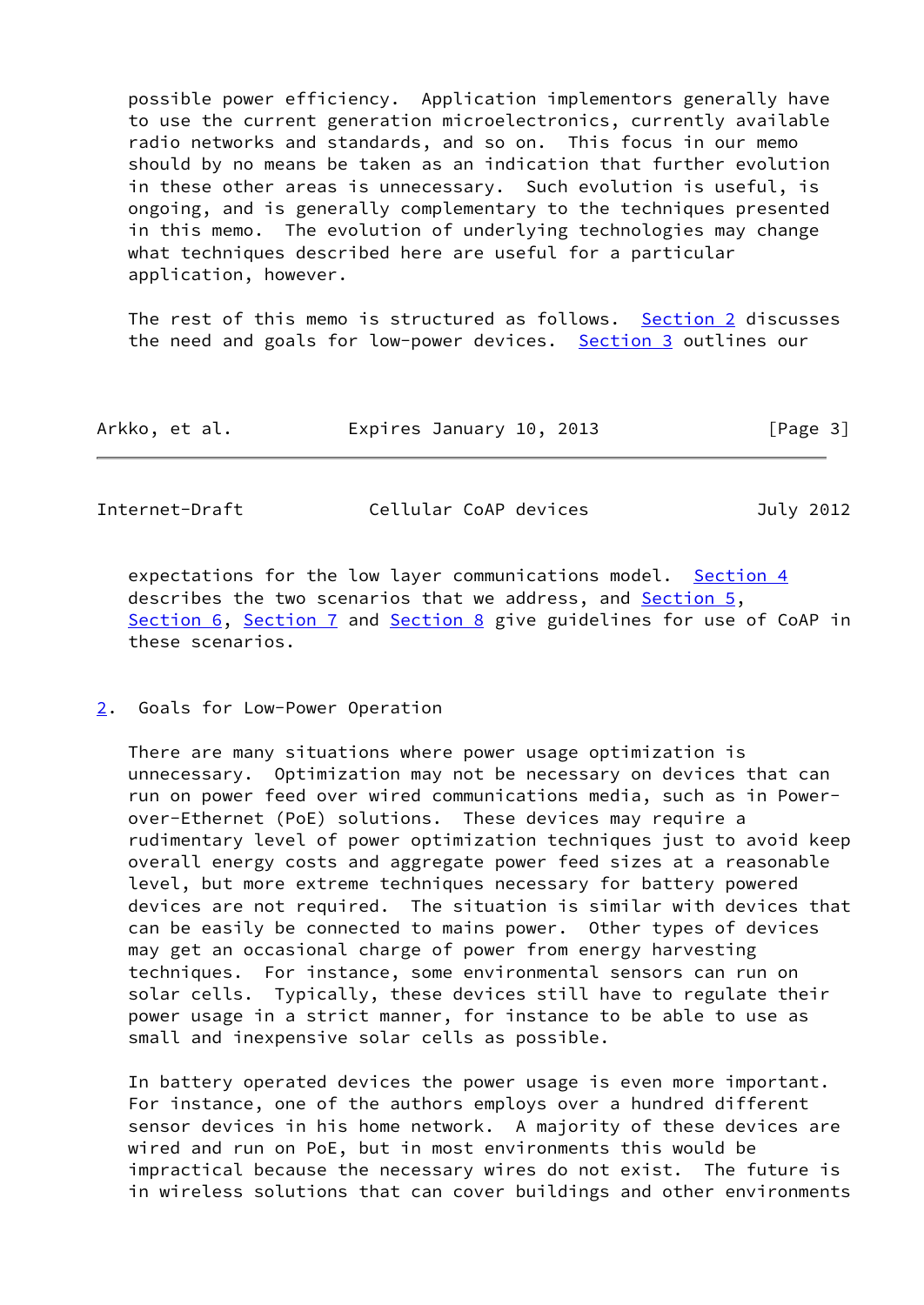without assuming a pre-existing wired infrastructure. In addition, in many cases it is impractical to provide a mains power source. Often there are no power sockets easily available in the locations that the devices need to be in, and even if there were, setting up the wires and power adapters would be more complicated than installing a standalone device without any wires.

 Yet, with a large number of devices the battery lifetimes become critical. Cost and practical limits dictate that devices can be largely just bought and left on their own. For instance, with hundred devices, even a ten-year battery lifetime results in a monthly battery change for one device within the network. This may be impractical in many environments. In addition, some devices may be physically difficult to reach for a battery change. Or, a large group of devices -- such as utility meters or environmental sensors -- cannot be economically serviced too often, even if in theory the batteries could be changed.

| Arkko, et al. | Expires January 10, 2013 | [Page 4] |
|---------------|--------------------------|----------|
|---------------|--------------------------|----------|

Internet-Draft Cellular CoAP devices July 2012

| POWER SOURCE | Seconds   | Minutes or Hours   Days and longer |            |
|--------------|-----------|------------------------------------|------------|
| Battery      | Low-power | Low-power or<br>Always-off         | Always-off |
| Harvesting   | Low-power | Low-power or<br>Always-off         | Always-off |
| Mains        | Always-on | Always-on                          | Always-on  |

Figure 1: Power usage strategies for different classes of applications

 Many of these situations lead to a requirement for minimizing power usage and/or maximing battery lifetimes. A summary of the different situations for sensor-type devices is shown in Figure 1 above.

SENSOR COMMUNICATION INTERVAL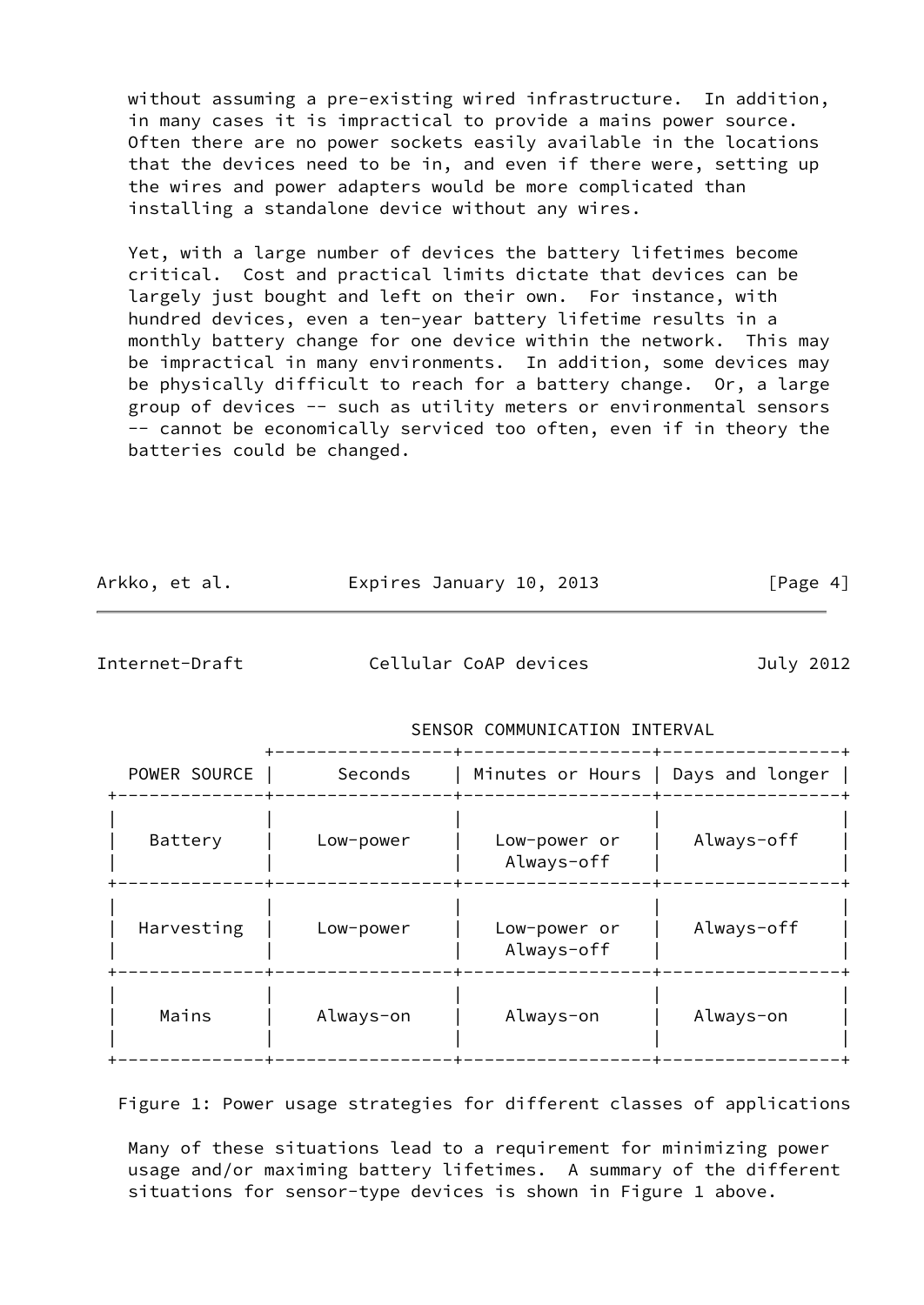Unfortunately, much of our current technology has been built with different objectives in mind. Networked devices that are "always on", gadgets that require humans to recharge it every couple of days, and protocols that have been optimized to maximize throughput rather than conserve resources.

 Long battery lifetimes are required for many applications, however. In some cases these lifetimes should be in the order of years or even a decade or longer. Some communication devices already reach multi year lifetimes, and continuous improvement in low-power electronics and advances in radio technology keep pushing these lifetimes longer. However, it is perhaps fair to say that battery lifetimes are generally too short at present time.

 The general strategies for power usage from Figure 1 can be described as follows:

Always-on

 Under this strategy, there is no reason for extreme measures for power saving. The device can stay on in the usual manner all the time. It may be useful to employ a power-friendly hardware or limit the number of wireless transmissions, CPU speeds, and other aspects for general power saving and cooling needs, but the device can be in the network all the time.

| Expires January 10, 2013<br>Arkko, et al. | [Page 5] |
|-------------------------------------------|----------|
|-------------------------------------------|----------|

| Internet-Draft | Cellular CoAP devices | July 2012 |  |
|----------------|-----------------------|-----------|--|
|                |                       |           |  |

# Always-off

 Under this strategy, the device sleeps such long periods at a time that once it wakes up, it makes sense for it to not pretend that it is connected to the network during those times. These devices re-attach to the network as they are woken up. The main optimization goal is to minimize the effort during such re attachment process and any resulting application communications.

 If the device sleeps for long periods of time, the relative increase in energy expediture during reattachment for infrequent communication may be acceptable.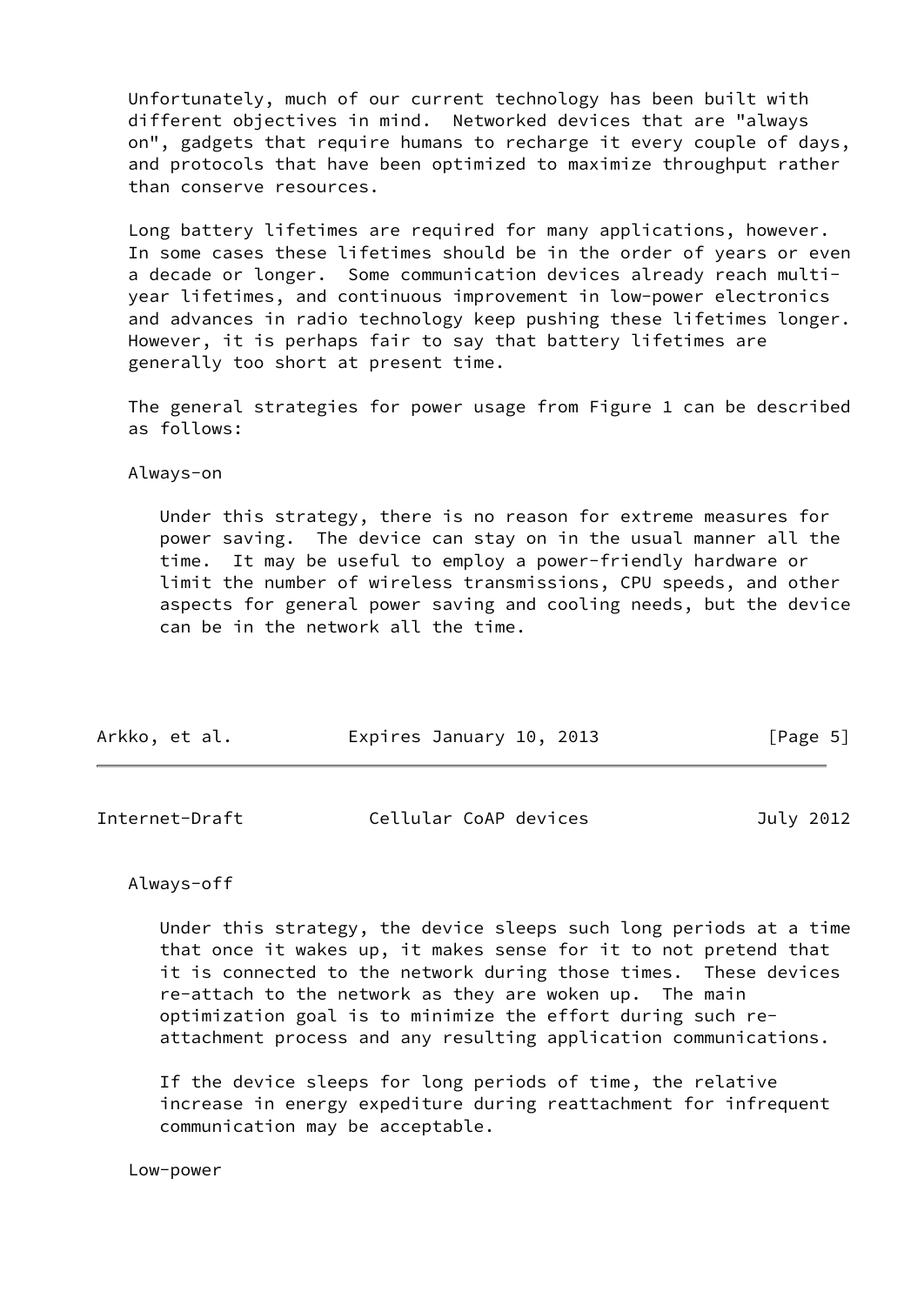These devices need to operate on very small amount of power, but still be able to communicate in a relatively frequent basis. This implies that extremely low power solutions needs to be used for the hardware, chosen link layer mechanisms, and so on. Typically, given the small amount of time between transmissions, despite their sleep state these devices retain some form of network attachment to the network. Techniques used for minimizing power usage for the network communications include minimizing any work from re-establishing communications after waking up, tuning the communications frequency, and paging frequency and other parameters appropriately.

 Power usage can not be evaluated solely based on lower layer communications. The entire system, including upper layer protocols and applications is responsible for the power consumption as a whole. The lower communication layers have already adopted many techniques that can be used to reduce power usage, such as scheduling device wake-up times. Further reductions will likely need some co-operation from the upper layers so that unnecessary communications, denial-of service attacks on power consumptions, and other power drains are eliminated.

 Of course, application requirements ultimately determine what kinds of communications are necessary. For instance, some applications require more data to be sent than others. The purpose of the guidelines in this memo is not to prefer one or the other application, but to provide guidance on how to minimize the amount of communications overhead that is not directly required by the application. While such optimization is generally useful, it is relatively speaking most noticeable in applications that transfer only a small amount of data, or operate only infrequently.

| Arkko, et al. | Expires January 10, 2013 | [Page 6] |
|---------------|--------------------------|----------|
|               |                          |          |

<span id="page-6-1"></span>Internet-Draft Cellular CoAP devices July 2012

# <span id="page-6-0"></span>[3](#page-6-0). Link-Layer Assumptions

We assume that the underlying communications network can be any large-scale, public network that employs point-to-point communications model and radio technology. 2G, 3G, and LTE networks are examples of such networks, but not the only possible networks with these characteristics.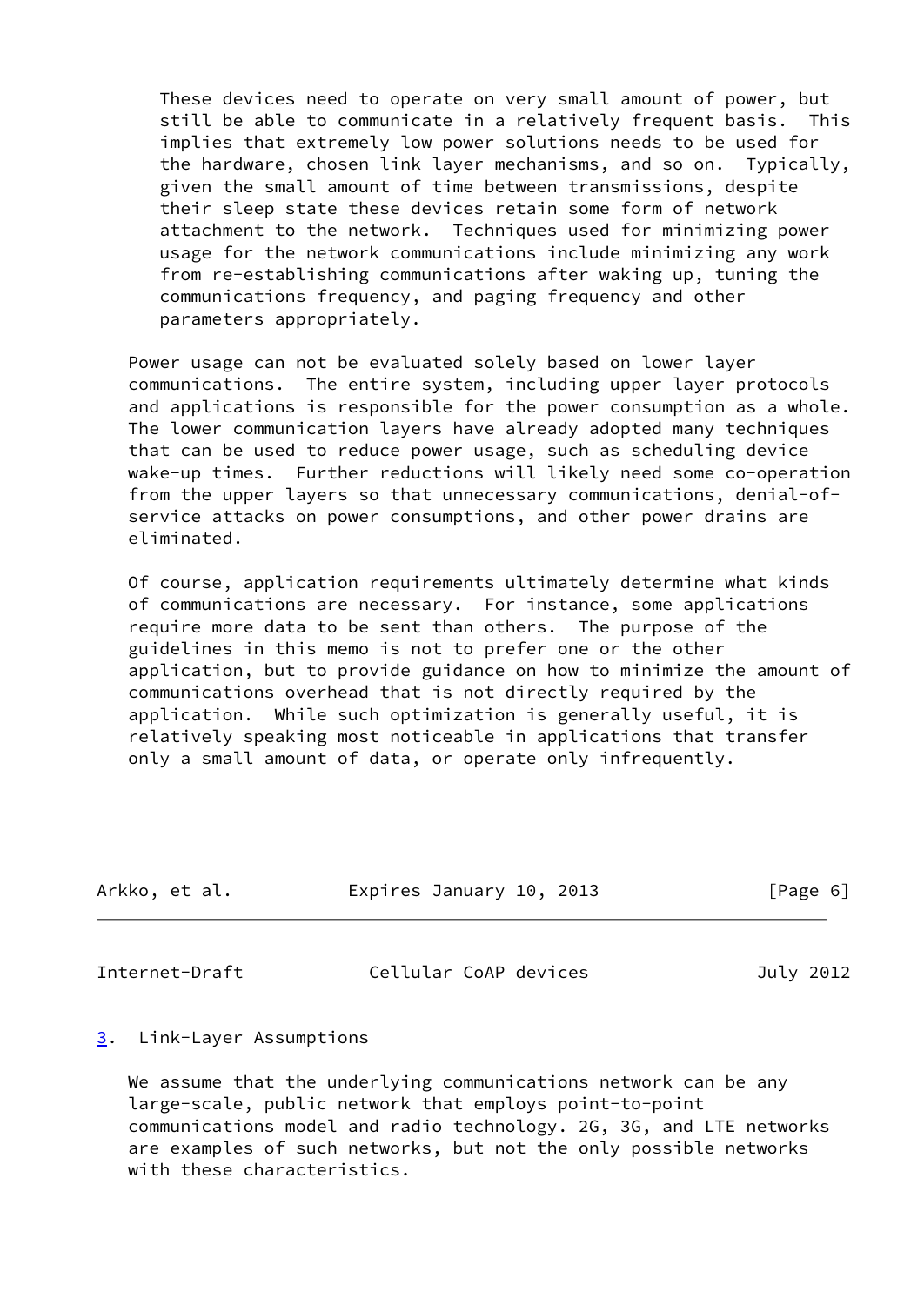In the following we look at some of these characteristics and their implications. Note that in most cases these characteristics are not properties of the specific networks but rather inherent in the concept of public networks.

Public networks

 Using a public network service implies that applications can be deployed without having to build a network to go with them. For economical reasons, only the largest users (such as utility companies) could afford to build their own network, and even they would not be able to provide a world-wide coverage. This means that applications where coverage is important can be built. For instance, most transport sector applications require national or even world-wide coverage to work.

 But there are other implications, as well. By definition, the network is not tailored for this application and with some exceptions, the traffic passes through the Internet. One implication of this is that there are generally no application specific network configurations or discovery support. For instance, the public network helps devices to get on the Internet, set up default routers, configure DNS servers, and so on, but does nothing for configuring possible higher-layer functions, such as servers the device might need to contact to perform its application functions.

 Public networks often provide web proxies, and these can in some cases make a significant improvement for delays and cost of communication over the wireless link. For instance, collecting content from a large number of servers used to render a web page and resolving their DNS names in a proxy instead of the user's device may cut down on the general chattiness of the communications, therefore reducing overall delay in completing the entire transaction. However, as of today such proxies are provided only for HTTP communications, not for CoAP.

 Similarly, given the lack of available IPv4 addresses, the chances are that many devices are behind a network address translation (NAT) device. This means that they are not easily reachable as

| Arkko, et al. | Expires January 10, 2013 | [Page 7] |
|---------------|--------------------------|----------|
|---------------|--------------------------|----------|

Internet-Draft Cellular CoAP devices July 2012

servers. Alternatively, the devices may be directly on the global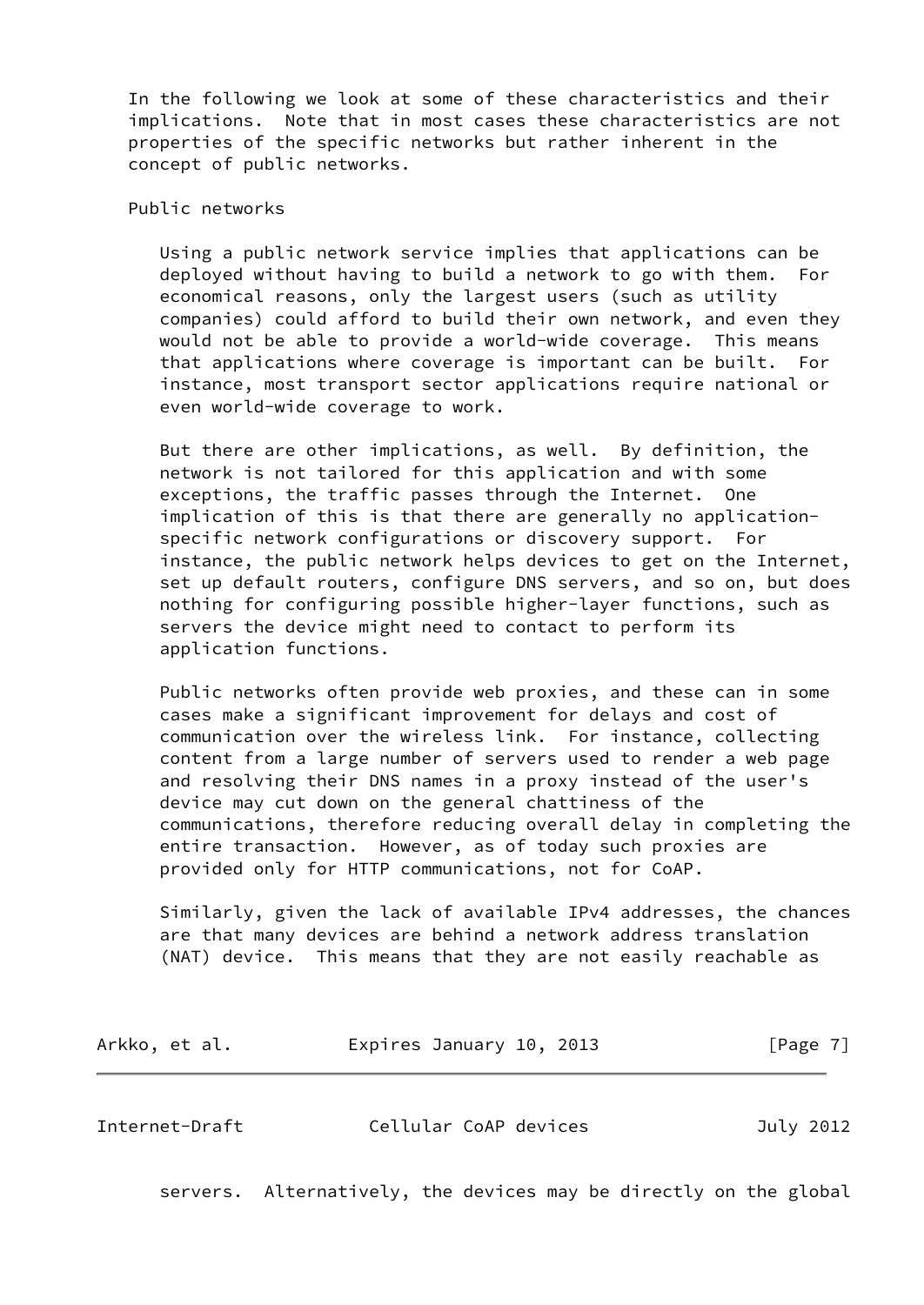Internet (either on IPv4 or IPv6) and easily reachable as servers. Unfortunately, this may mean that they also receive unwanted traffic, which may have implications for both power consumption and service costs.

Point-to-point link model

 This is a common link model in cellular networks. One implication of this model is that there will be no other nodes on the same link, except maybe for the service provider's router. As a result, multicast discovery can not be reasonably used for any local discovery purposes. While the configuration of the service provider's router for specific users is theoretically possible, in practice this is difficult to achieve, at least for any small user that can not afford a network-wide contract for a private APN. The public network access service has little per-user tailoring.

Radio technology

 The use of radio technology means that power is needed to operate the radios. Transmission generally requires more power than reception. However, radio protocols have generally been designed so that a device checks periodically whether it has messages. In a situation where messages arrive seldomly or not at all, this checking consumes energy. Research has shown that these periodic checks (such as LTE paging message reception) are often a far bigger contributor to energy consumption than message transmission.

 Note that for situations where there are several applications on the same device wishing to communicate with the Internet in some manner, bundling those applications together at the same time can be very useful. Some guidance for these techniques in the smartphone context can be found in [[Android-Bundle](#page-17-2)].

 Naturally, each device has a freedom to decide when it sends messages. In addition, we assume that there is some way for the devices to control when or how often it wants to receive messages. Specific methods for doing this depend on the specific network being used and also tend to change as improvements in the design of these networks are incorporated. The reception control methods generally come in two variants, fine grained mechanisms that deal with how often the device needs to wake-up for paging messages, and more crude mechanisms where the device simply disconnects from the network for a period of time. There are associated costs and benefits to each method, but those are not relevant for this memo, as long as some control method exists.

Arkko, et al. **Expires January 10, 2013** [Page 8]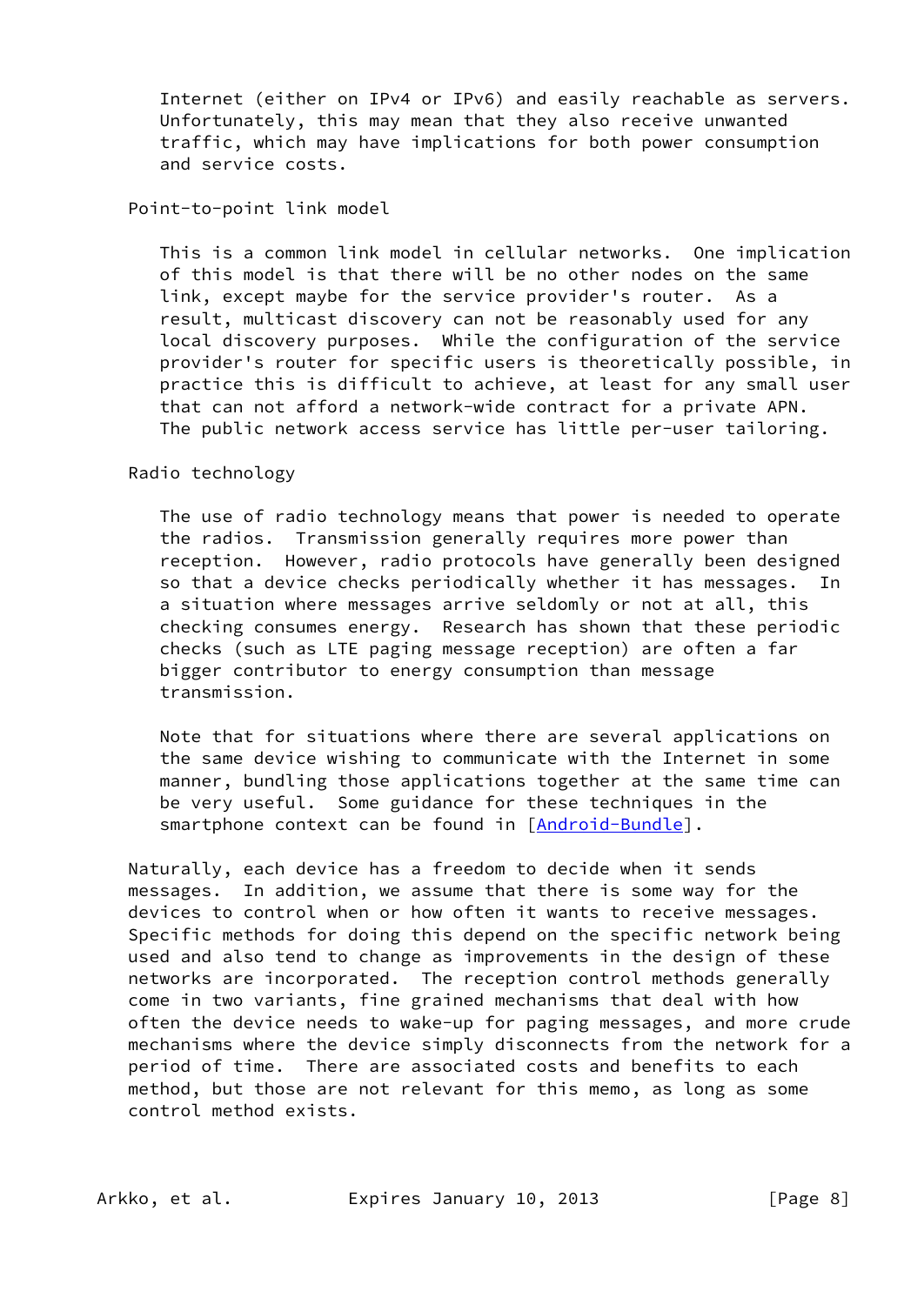## <span id="page-9-1"></span><span id="page-9-0"></span>[4](#page-9-0). Scenarios

 Not all applications or situations are equal. They may require different solutions or communication models. This memo focuses on two common scenarios:

### Real-Time Reachable Devices

 This scenario involves all communication that requires real-time or near real-time communications with a device. That is, a network entity must be able to reach the device with a small time lag at any time, and no pre-agreed wake-up schedule can be arranged. By "real-time" we mean any reasonable end-to-end communications latency, be it measured in millieconds or seconds. However, unpredictable sleep states are not expected.

 Examples of devices in this category include sensors that must be measurable from a remote source at any instant in time, such as process automation sensors and actuators that require immediate action, such as lightbulbs or door locks.

# Sleepy Devices

 This scenario involves freedom to choose when device communicates. The device is often expected to be able to be in a sleep state for much of its time. The device itself can choose when it communicates, or it lets the network assist in this task.

 Examples of devices in this category include sensors that track slowly changing values, such as temperature sensors and actuators that control a relatively slow process, such as heating systems.

 Note that there may be hard real-time requirements, but they are expressed in terms of how fast the device can communicate, not in terms of how fast it can respond to a network stimuli. For instance, a fire detector can be classified as a sleepy device as long as it can internally quickly wake up on detecting fire and initiate the necessary communications without delay.

# <span id="page-9-2"></span>[5](#page-9-2). Discovery and Registration

 In both scenarios the device will be attached to a public network. Without special arrangements, the device will also get a dynamically assigned IP address or an IPv6 prefix. At least one but typically several router hops separate the device from its communicating peers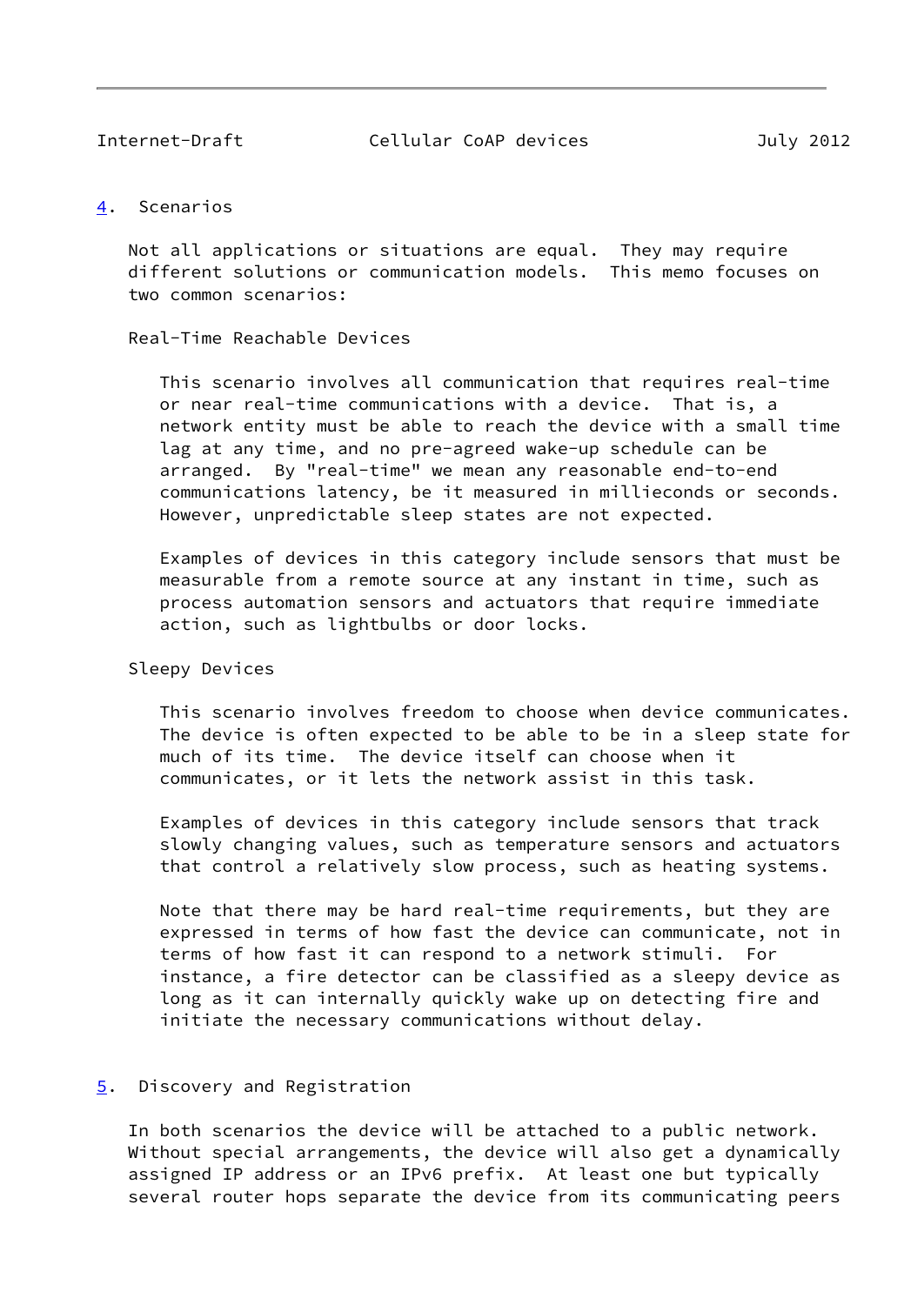such as application servers. As a result, the address or even the existence of the device is typically not immediately obvious to the

| Arkko, et al. | Expires January 10, 2013 | [Page 9] |
|---------------|--------------------------|----------|
|---------------|--------------------------|----------|

Internet-Draft Cellular CoAP devices July 2012

 other nodes participating in the application. As discussed earlier, multicast discovery has limited value in public networks; network nodes cannot practically discover individual devices in a large public network. And the devices can not discover who they need to talk, as the public network offers just basic Internet connectivity.

 Our recommendation is to initiate a discovery and registration process. This allows each device to inform its peers that it has connected to the network and that it is reachable at a given IP address.

 The registration part is easy; a resource directory or mirror proxy can be used. The device should perform the necessary registration with these devices, for instance, as specified in [\[I-D.shelby-core-resource-directory\]](#page-16-3) and [\[I-D.vial-core-mirror-proxy\]](#page-16-4). In order to do this registration, the

 device needs to know its CORE Link Format description, as specified in  $[I-D.iett-core-link-format]$ . In essence, the registration process involves performing a GET on .well-known/core/?rt=core-rd at the address of the resource directory (or rt=core-mp for mirror proxies), and then doing a POST on the path of the discovered resource.

 However, current CoAP specifications provide limited support for discovering the resource directory or mirror proxy. Local multicast discovery only works in LAN-type networks, but not in these public cellular networks. Our recommended alternate methods for discovery are the following:

Manual Configuration

 The DNS name of the resource directory or mirror proxy is manually configured. This approach is suitable in situations where the owner of the devices has the resources and capabilities to do the configuration. For instance, a utility company can typically program its metering devices to point to the company servers.

Manufacturer Server

The DNS name of the directory or proxy is hardwired to the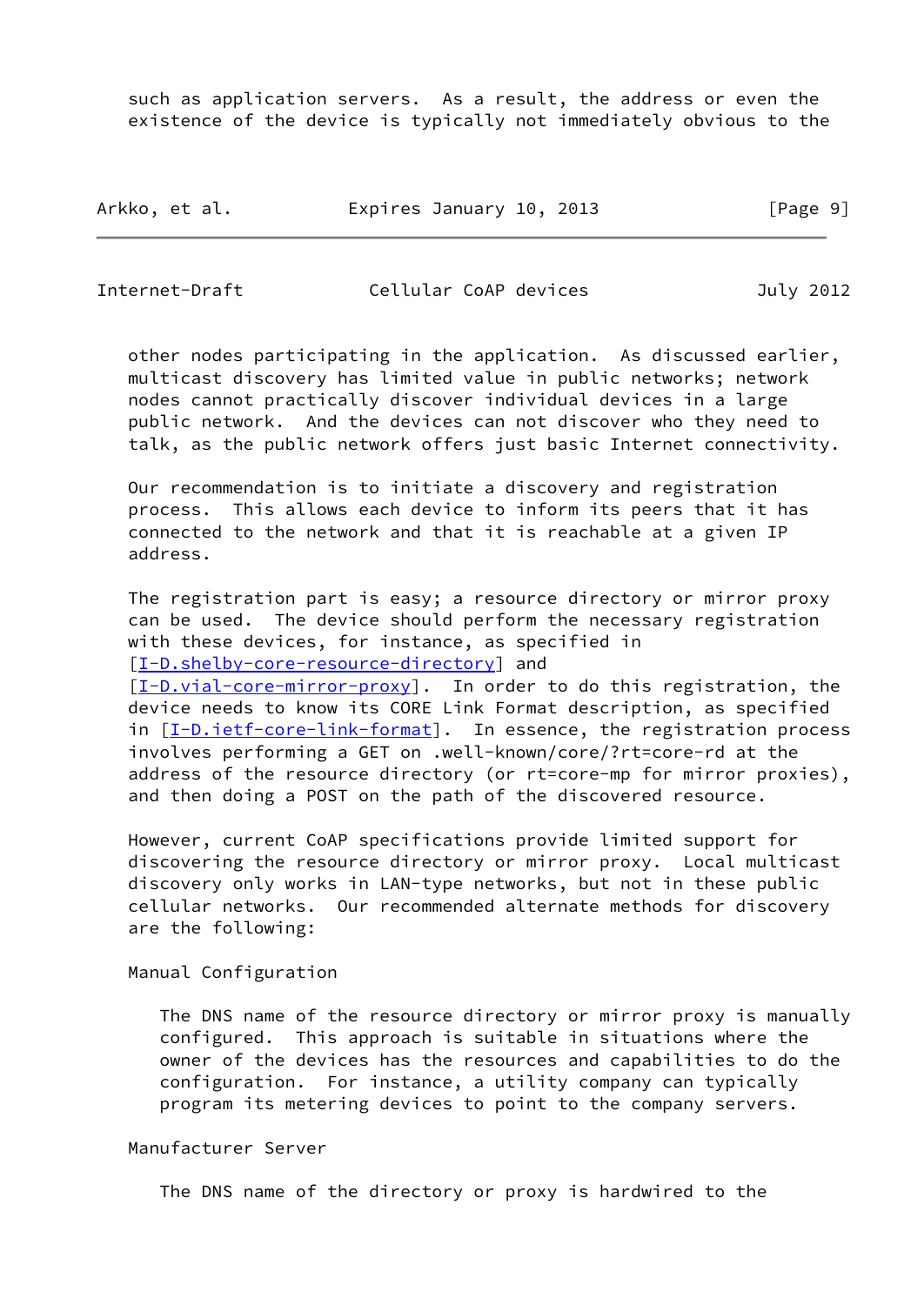software by the manufacturer, and the directory or proxy is actually run by the manufacturer. This approach is suitable in many consumer usage scenarios, where it would be unreasonable to assume that the consumer runs any specific network services. The manufacturer's web interface and the directory/proxy servers can co-operate to provide the desired functionality to the end user. For instance, the end user can register a device identity in the manufacturer's web interface and ask specific actions to be taken when the device does something.

| Arkko, et al. | Expires January 10, 2013 | [Page 10] |
|---------------|--------------------------|-----------|
|---------------|--------------------------|-----------|

<span id="page-11-1"></span>Internet-Draft Cellular CoAP devices July 2012

Delegating Manufacturer Server

 The DNS name of the directory or proxy is hardwired to the software by the manufacturer, but this directory or proxy merely redirects the request to a directory or proxy run by the whoever bought the device. This approach is suitable in many enterprise environments, as it allows the enterprise to be in charge of actual data collection and device registries; only the initial bootstrap goes through the manufacturer. In many cases there are even legal requirements (such as EU privacy laws) that prevent providing unnecessary information to third parties.

Common Global Resolution Infrastructure

 The delegating manufacturer server model could be generalized into a reverse-DNS -like discovery infrastructure that could answer the question "this is device with identity ID, where is my home registration server?". However, at present no such resolution system exists. (Note: The EPCGlobal system for RFID resolution is reminiscent of this approach.)

<span id="page-11-0"></span>[6](#page-11-0). Data Formats

 A variety of data formats exist for passing around data. These data formats include XML, JSON, EXI, and text formats. Message lengths can have a significant effect on the amount of energy required for the communications, and such it is highly desirable to keep message lengths minimal. At the same time, extreme optimization can affect flexibility and ease of programming. The authors recommend [\[I-D.jennings-senml\]](#page-16-6) as a compact, yet easily processed and extendable textual format.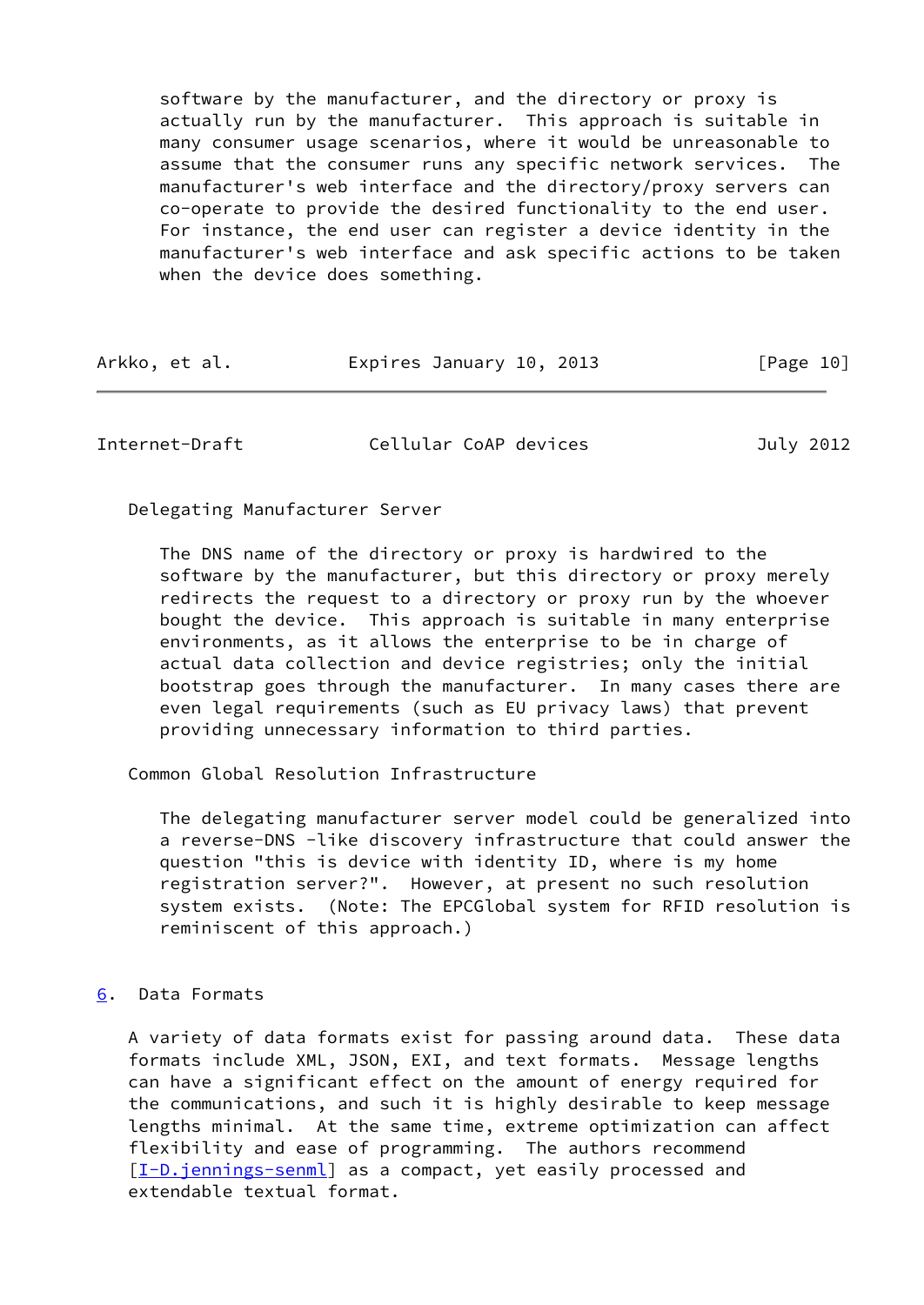#### <span id="page-12-0"></span>[7](#page-12-0). Real-Time Reachable Devices

 These devices are often best modeled as CoAP servers. The device will have limited control on when it receives messages, and it will have to listen actively for messages, up to the limits of the underlying link layer. If the device acts also in client role in some phase of its operation, it can control how many transmissions it makes on its own behalf.

 The packet reception checks should be tailored according to the requirements of the application. If sub-second response time is not needed, a slightly more infrequent checking process may save some power.

| Arkko, et al. | Expires January 10, 2013 | [Page 11] |
|---------------|--------------------------|-----------|

<span id="page-12-1"></span>

Cellular CoAP devices July 2012

 For sensor-type devices, the CoAP OBSERVE extension [\[I-D.ietf-core-observe](#page-16-7)] may be supported. This allows the sensor to track changes to the sensed value, and make an immediate observation response upon a change. This may reduce the amount of polling needed to be done by the client. Unfortunately, it does not reduce the time that the device needs to be listening for requests. Subscription requests from other clients than the currently registered one may come at any time, the current client may change its request, and the device still needs to respond to normal queries as a server. As a result, the sensor can not rely having to communicate only on its own choice of observation interval.

 In order to act as a server, the device needs to be placed in a public IPv4 address, be reachable over IPv6, or hosted in a private network. If the the device is hosted on a private network, then all other nodes need to access this device also need to reside in the same private network. There are multiple ways to provide private networks over public cellular networks. One approach is to dedicate a special Access Point Name or APN for the private network. Corporate access via cellular networks has often been arranged in this manner, for instance. Another approach is to use Virtual Private Networking (VPN) technology, for instance IPsec-based VPNs.

 Power consumption from unwanted traffic is problematic in these devices, unless placed in a private network or protected by a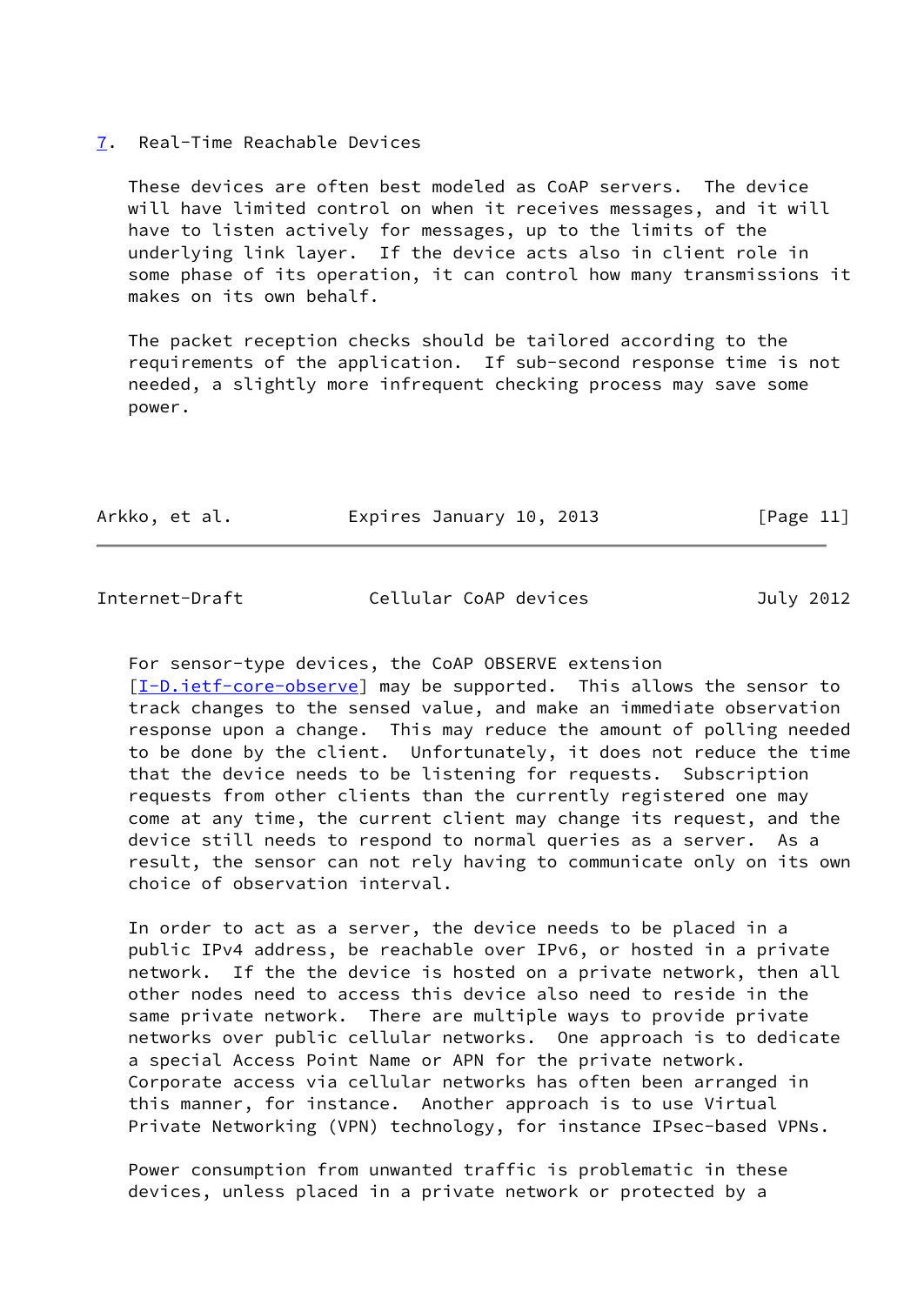operator-provided firewall service. Devices on an IPv6 network will have some protection through the nature of the 2^64 address allocation for a single terminal in a 3GPP cellular network; the attackers will be unable to guess the full IP address of the device. However, this protects only the device from processing a packet, but since the network will still deliver the packet to any of the addresses within the assigned 64-bit prefix, packet reception costs are still incurred.

 Note that the the VPN approach can not prevent unwanted traffic received at the tunnel endpoint address, and may require keep-alive traffic. Special APNs can solve this issue, but require explicit arrangement with the service provider.

## <span id="page-13-0"></span>[8](#page-13-0). Sleepy Devices

 These devices are best modeled as devices that can delegate queries to some other node. For instance, as mirror proxy clients [\[I-D.vial-core-mirror-proxy\]](#page-16-4). When the device initializes itself, it makes a registration of itself in a mirror proxy as described above in [Section 5](#page-9-2) and then continues to send periodic updates of sensor values.

|  | Arkko, et al. | Expires January 10, 2013 | [Page 12] |
|--|---------------|--------------------------|-----------|
|--|---------------|--------------------------|-----------|

<span id="page-13-1"></span>Internet-Draft Cellular CoAP devices July 2012

 As a result, the device acts only as a client, not a server, and can shut down all communication channels while it is during its sleeping period. The length of the sleeping period depends on power and application requirements. Some environmental sensors might use a day or a week as the period, while other devices may use a smaller values ranging from minutes to hours.

 Other approaches for delegation include CoAP-options described in [\[I-D.castellani-core-alive](#page-17-3)]

 [\[I-D.fossati-core-publish-monitor-options](#page-17-4)]. In this memo we use mirror proxies as an example, because of their ability to work with both HTTP and CoAP implementations; but the concepts are similar and the IETF work is still in progress so the final protocol details are yet to be decided.

 The ability to shut down communications and act as only a client has four impacts: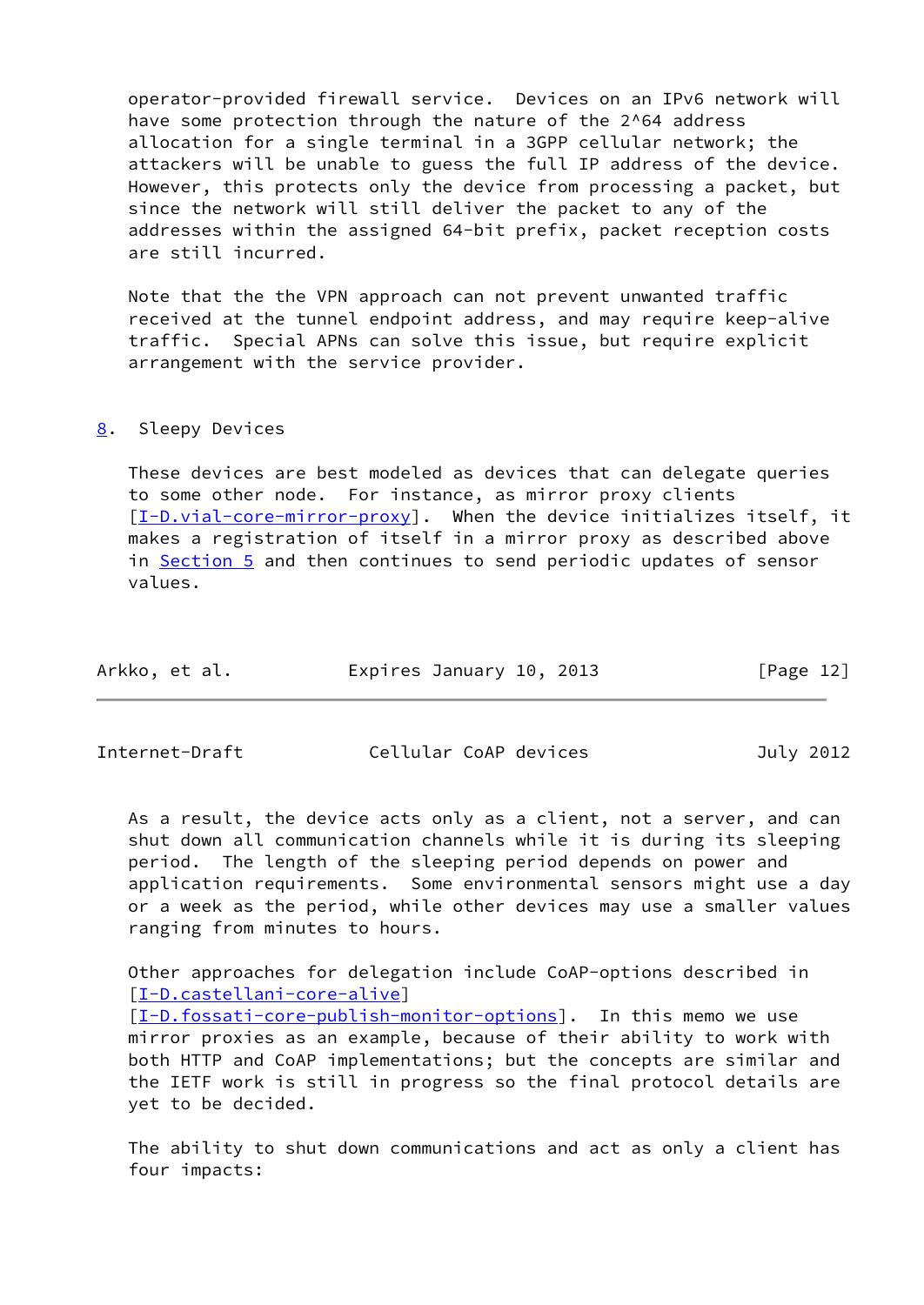- o Radio transmission and reception can be turned off during the sleeping period, reducing power consumption significantly.
- o However, some power and time is consumed by having to re-attach to the network after the end of a sleep period.
- o The window of opportunity for unwanted traffic to arrive is much smaller, as the device is listening for traffic only part of the time. Note that networks may cache packets for some time though. On the other hand, stateful firewalls can effectively remove much of unwanted traffic for client type devices.
- o The device may exist behind a NAT or a firewall without being impacted. Note that "Simple Security" basic IPv6 firewall capability [[RFC6092](https://datatracker.ietf.org/doc/pdf/rfc6092)] blocks inbound UDP traffic by default, so just moving to IPv6 is not direct solution to this problem.

 For sleepy devices that represent actuators, it is also possible to use the mirror proxy model. The device can make periodic polls to the proxy to determine if a variable has changed.

<span id="page-14-0"></span>[8.1](#page-14-0). Implementation Considerations

 There are several challenges in implementing sleepy devices. They need hardware that can be put to an appropriate sleep mode but yet awakened when it is time to do something again. This is not always easy in all hardware platforms. It is important to be able to shut down as much of the hardware as possible, preferably down to everything else except a clock circuit. The platform also needs to support re-awakening at suitable time scales, as otherwise the device

| Arkko, et al. | Expires January 10, 2013 | [Page 13] |
|---------------|--------------------------|-----------|
|---------------|--------------------------|-----------|

<span id="page-14-1"></span>Internet-Draft Cellular CoAP devices July 2012

needs to be powered up too frequently.

 Most commercial cellular modem platforms do not allow applications to suspend the state of the communications stack. Hence, after a power off period they need to re-establish communications, which takes some amount of time and extra energy.

 Implementations should have a coordinated understanding of the state and sleeping schedule. For instance, it makes no sense to keep a CPU powered up, waiting for a message when the lower layer has been told that the next possible paging opportunity is some time away.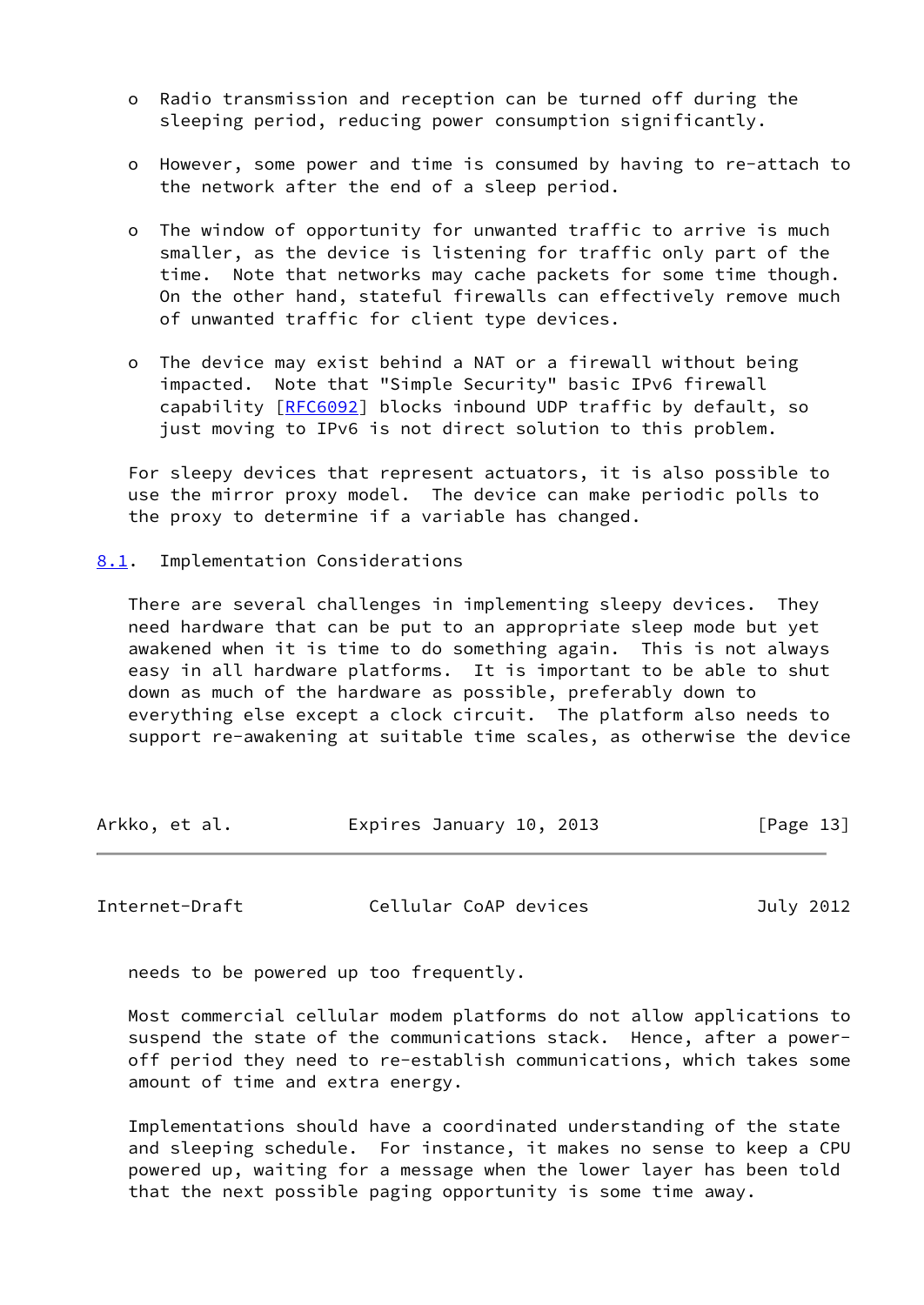The cellular networks have a number of adjustable configuration parameters, such as the maximum used paging interval. Proper setting of these values has an impact on the power consumption of the device, but with the current business practices, such settings are rarely negotiated when the user's subscription is provisioned.

# <span id="page-15-0"></span>[9](#page-15-0). Security Considerations

 There are no particular security aspects with what has been discussed in this memo, except for the ability to delegate queries for a resource to another node. Depending on how this is done, there are obvious security issues which have largely NOT yet been addressed in the relevant Internet Drafts [\[I-D.vial-core-mirror-proxy\]](#page-16-4) [\[I-D.castellani-core-alive](#page-17-3)]

 [\[I-D.fossati-core-publish-monitor-options](#page-17-4)]. However, we point out that in general, security issues in delegation can be solved either through reliance on your local network support nodes (which may be quite reasonable in many environments) or explict end-to-end security. Explicit end-to-end security through nodes that are awake at different times means in practice end-to-end data object security. We have implemented one such mechanism for sleepy nodes as described in [[I-D.aks-crypto-sensors](#page-17-5)].

The security considerations relating to CoAP [\[I-D.ietf-core-coap\]](#page-16-1) and the relevant link layers should apply. Note that cellular networks universally employ per-device authentication, integrity protection, and for most of the world, encryption of all their communications. Additional protection of transport sessions is possible through mechanisms described in [\[I-D.ietf-core-coap\]](#page-16-1) or data objects.

<span id="page-15-1"></span>[10.](#page-15-1) IANA Considerations

There are no IANA impacts in this memo.

<span id="page-15-3"></span>

| Arkko, et al.  | Expires January 10, 2013 | [Page 14] |
|----------------|--------------------------|-----------|
| Internet-Draft | Cellular CoAP devices    | July 2012 |

# <span id="page-15-2"></span>[11.](#page-15-2) References

<span id="page-15-4"></span>[11.1](#page-15-4). Normative References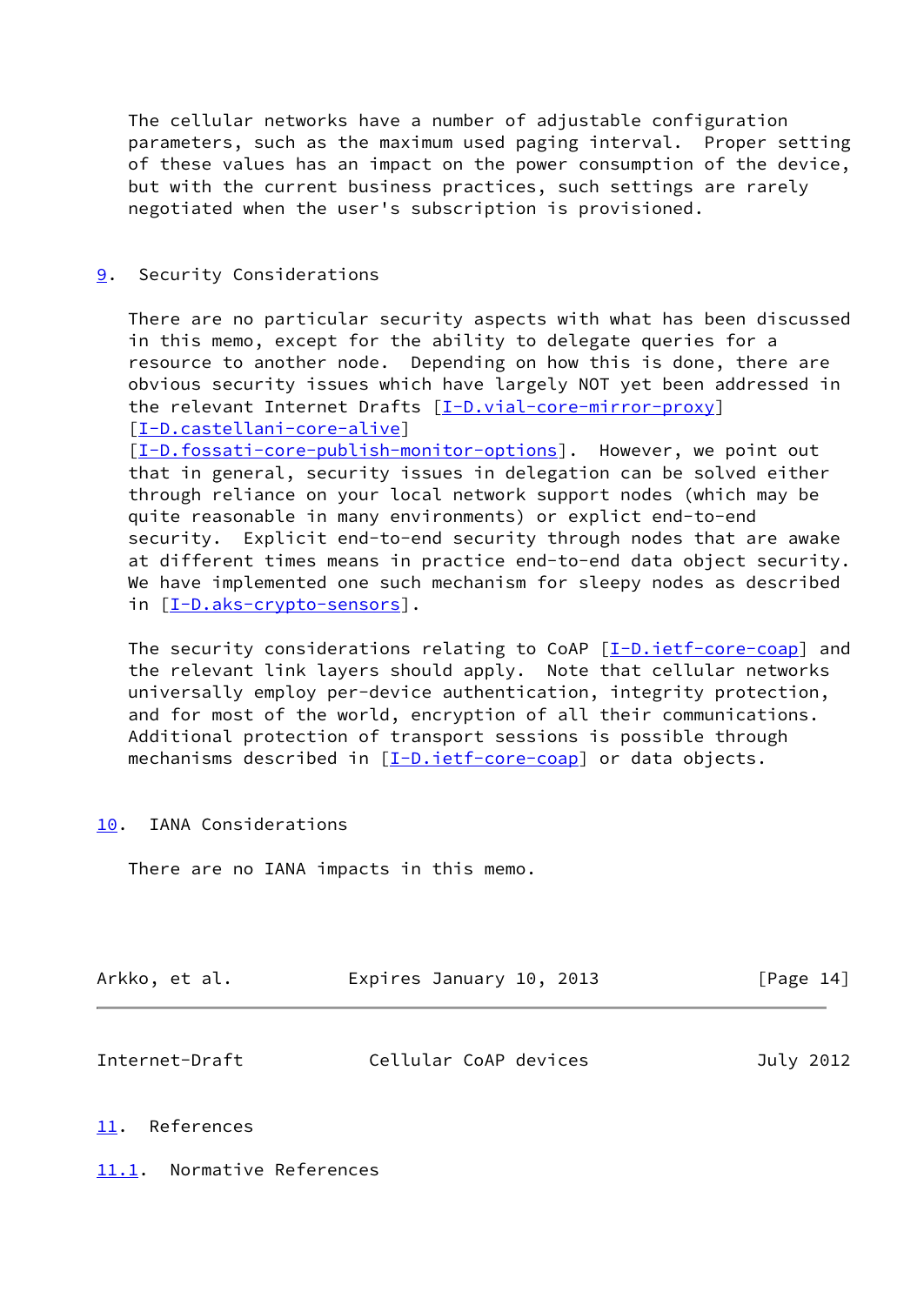<span id="page-16-1"></span> [I-D.ietf-core-coap] Shelby, Z., Hartke, K., Bormann, C., and B. Frank, "Constrained Application Protocol (CoAP)", [draft-ietf-core-coap-06](https://datatracker.ietf.org/doc/pdf/draft-ietf-core-coap-06) (work in progress), May 2011. [I-D.ietf-core-observe]

<span id="page-16-7"></span> Hartke, K., "Observing Resources in CoAP", [draft-ietf-core-observe-05](https://datatracker.ietf.org/doc/pdf/draft-ietf-core-observe-05) (work in progress), March 2012.

<span id="page-16-4"></span>[I-D.vial-core-mirror-proxy]

 Vial, M., "CoRE Mirror Proxy", [draft-vial-core-mirror-proxy-00](https://datatracker.ietf.org/doc/pdf/draft-vial-core-mirror-proxy-00) (work in progress), March 2012.

- <span id="page-16-3"></span> [I-D.shelby-core-resource-directory] Shelby, Z. and S. Krco, "CoRE Resource Directory", [draft-shelby-core-resource-directory-00](https://datatracker.ietf.org/doc/pdf/draft-shelby-core-resource-directory-00) (work in progress), June 2011.
- <span id="page-16-5"></span> [I-D.ietf-core-link-format] Shelby, Z., "CoRE Link Format", [draft-ietf-core-link-format-11](https://datatracker.ietf.org/doc/pdf/draft-ietf-core-link-format-11) (work in progress), January 2012.
- <span id="page-16-6"></span> [I-D.jennings-senml] Jennings, C., "Media Type for Sensor Markup Language (SENML)", [draft-jennings-senml-05](https://datatracker.ietf.org/doc/pdf/draft-jennings-senml-05) (work in progress), March 2011.

<span id="page-16-0"></span>[11.2](#page-16-0). Informative References

 [RFC6092] Woodyatt, J., "Recommended Simple Security Capabilities in Customer Premises Equipment (CPE) for Providing Residential IPv6 Internet Service", [RFC 6092,](https://datatracker.ietf.org/doc/pdf/rfc6092) January 2011.

<span id="page-16-2"></span> [I-D.arkko-core-sleepy-sensors] Arkko, J., Rissanen, H., Loreto, S., Turanyi, Z., and O. Novo, "Implementing Tiny COAP Sensors", [draft-arkko-core-sleepy-sensors-01](https://datatracker.ietf.org/doc/pdf/draft-arkko-core-sleepy-sensors-01) (work in progress), July 2011.

 [I-D.arkko-core-security-arch] Arkko, J. and A. Keranen, "CoAP Security Architecture",

Arkko, et al. **Expires January 10, 2013** [Page 15]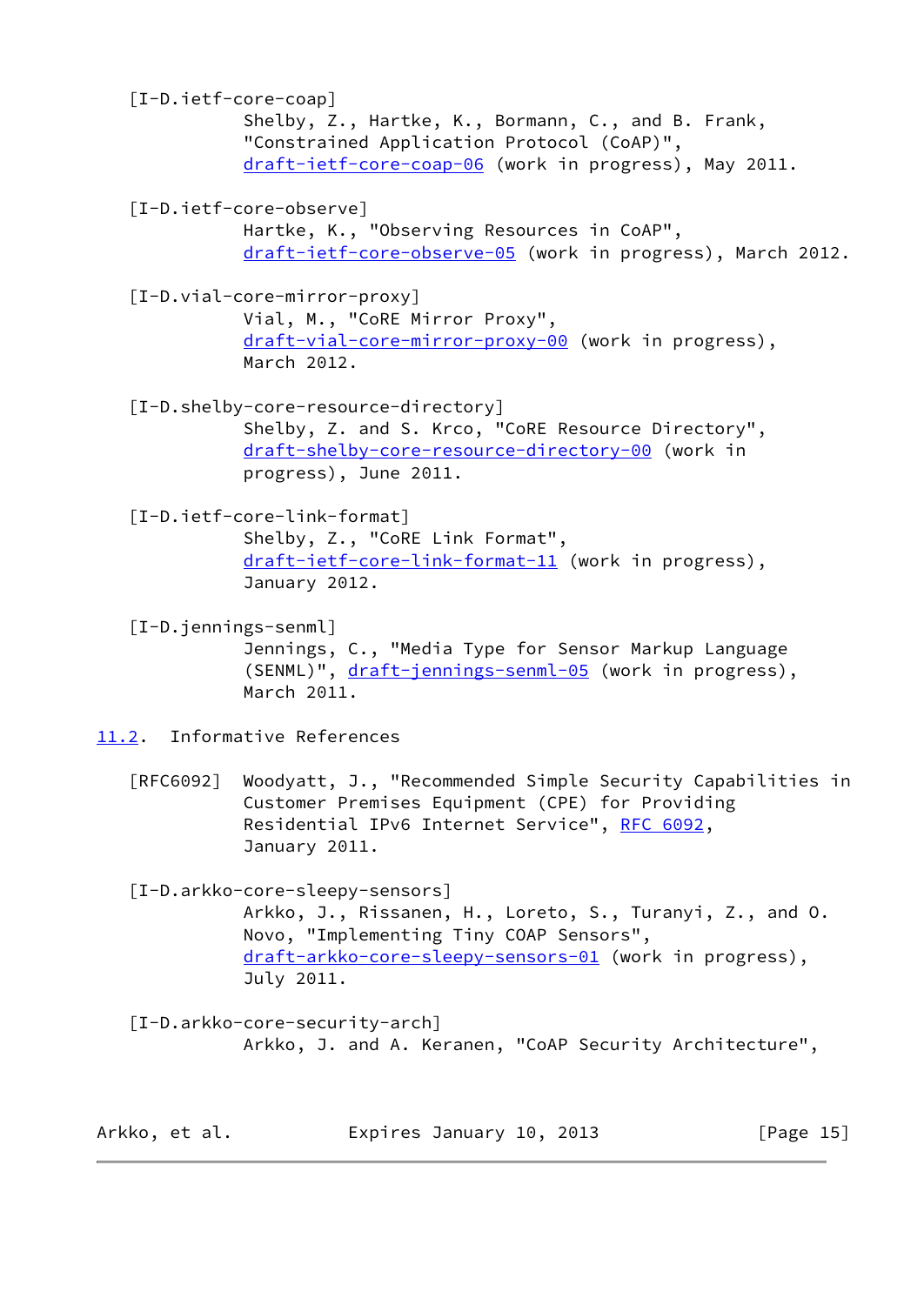[draft-arkko-core-security-arch-00](https://datatracker.ietf.org/doc/pdf/draft-arkko-core-security-arch-00) (work in progress), July 2011.

<span id="page-17-5"></span><span id="page-17-1"></span>[I-D.aks-crypto-sensors]

 Sethi, M., Arkko, J., Keranen, A., and H. Rissanen, "Practical Considerations and Implementation Experiences in Securing Smart Object Networks", [draft-aks-crypto-sensors-02](https://datatracker.ietf.org/doc/pdf/draft-aks-crypto-sensors-02) (work in progress), March 2012.

[I-D.ietf-jose-json-web-signature]

 Jones, M., Bradley, J., and N. Sakimura, "JSON Web Signature (JWS)", [draft-ietf-jose-json-web-signature-01](https://datatracker.ietf.org/doc/pdf/draft-ietf-jose-json-web-signature-01) (work in progress), March 2012.

<span id="page-17-3"></span>[I-D.castellani-core-alive]

 Castellani, A. and S. Loreto, "CoAP Alive Message", [draft-castellani-core-alive-00](https://datatracker.ietf.org/doc/pdf/draft-castellani-core-alive-00) (work in progress), March 2012.

<span id="page-17-4"></span>[I-D.fossati-core-publish-monitor-options]

 Fossati, T., Giacomin, P., and S. Loreto, "Publish and Monitor Options for CoAP", [draft-fossati-core-publish-monitor-options-01](https://datatracker.ietf.org/doc/pdf/draft-fossati-core-publish-monitor-options-01) (work in progress), March 2012.

<span id="page-17-2"></span>[Android-Bundle]

 Developer.Android.Com, "Optimizing Downloads for Efficient Network Access", Android developer note [http://](http://developer.android.com/training/efficient-downloads/) [developer.android.com/training/efficient-downloads/](http://developer.android.com/training/efficient-downloads/) efficient-network-access.html, <[http://](http://developer.android.com/training/efficient-downloads/efficient-network-access.html) [developer.android.com/training/efficient-downloads/](http://developer.android.com/training/efficient-downloads/efficient-network-access.html) [efficient-network-access.html>](http://developer.android.com/training/efficient-downloads/efficient-network-access.html).

<span id="page-17-0"></span>[Appendix A.](#page-17-0) Acknowledgments

 The authors would like to thank Zach Shelby, Jan Holler, Salvatore Loreto, Matthew Vial, Thomas Fossati, Mohit Sethi, Jan Melen, Joachim Sachs, Heidi-Maria Rissanen, Sebastien Pierrel, Kumar Balachandran, Muhammad Waqas Mir, Cullen Jennings, Markus Isomaki, Hannes Tschofenig, and Anna Larmo for interesting discussions in this problem space.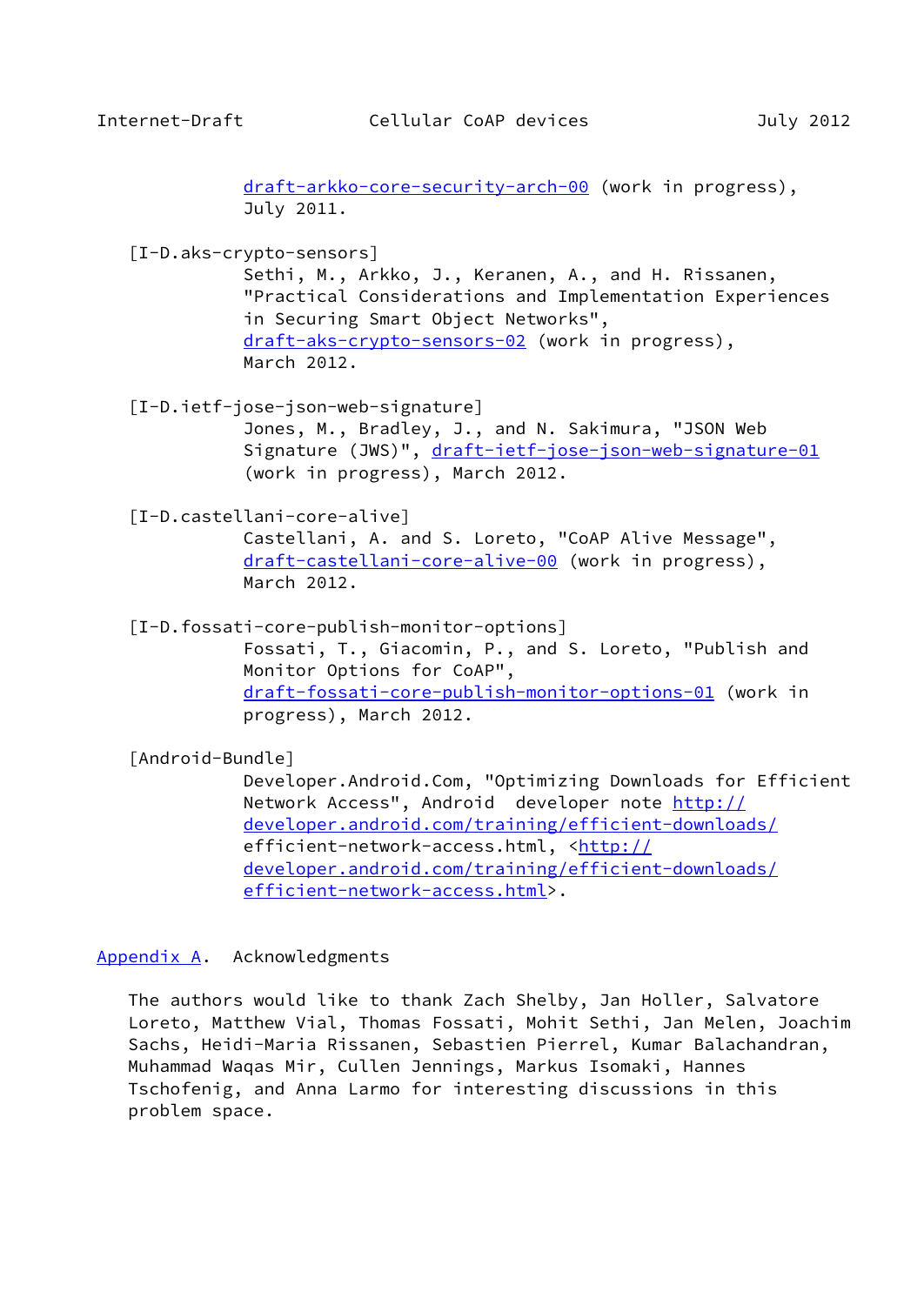# Internet-Draft Cellular CoAP devices July 2012

Authors' Addresses

 Jari Arkko Ericsson Jorvas 02420 Finland

Email: jari.arkko@piuha.net

 Anders Eriksson Ericsson Stockholm 164 83 Sweden

Email: anders.e.eriksson@ericsson.com

 Ari Keranen Ericsson Jorvas 02420 Finland

Email: ari.keranen@ericsson.com